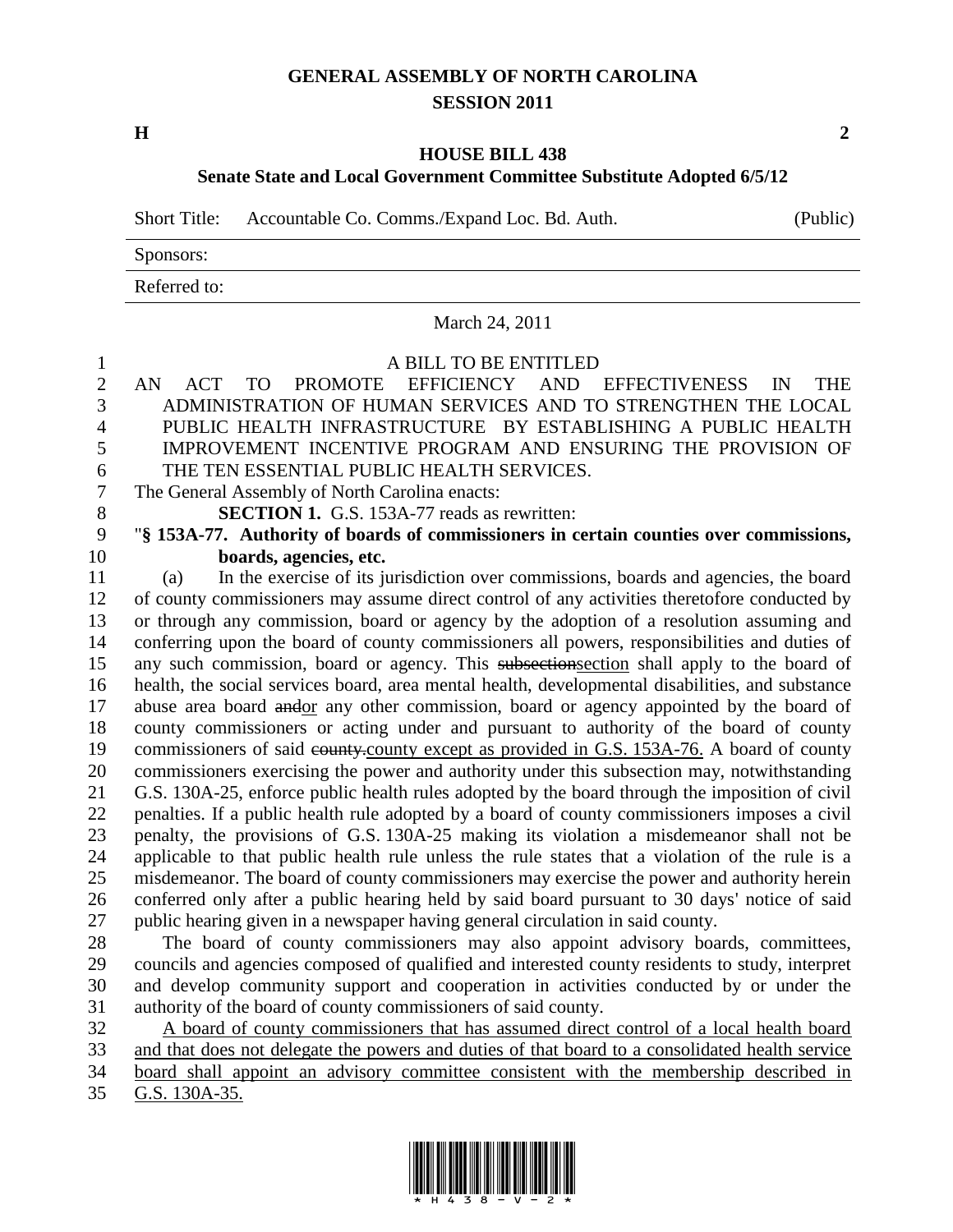|                                                                                              | <b>General Assembly Of North Carolina</b><br><b>Session 2011</b>                             |  |  |  |
|----------------------------------------------------------------------------------------------|----------------------------------------------------------------------------------------------|--|--|--|
| (b)                                                                                          | In the exercise of its jurisdiction over commissions, boards, and agencies, the board        |  |  |  |
|                                                                                              | of county commissioners of a county having a county manager pursuant to G.S. 153A-81 may:    |  |  |  |
|                                                                                              |                                                                                              |  |  |  |
| (1)                                                                                          | Consolidate the provision certain provisions of human services in the county                 |  |  |  |
|                                                                                              | under the direct control of a human services director appointed and                          |  |  |  |
|                                                                                              | supervised by the county manager in accordance with subsection (e) of this                   |  |  |  |
|                                                                                              | section;                                                                                     |  |  |  |
| (2)                                                                                          | Create a consolidated human services board having the powers conferred by                    |  |  |  |
|                                                                                              | subsection (c) of this section;                                                              |  |  |  |
| (3)                                                                                          | Create a consolidated county human services agency having the authority to                   |  |  |  |
|                                                                                              | carry out the functions of any combination of commissions, boards, or                        |  |  |  |
|                                                                                              | agencies appointed by the board of county commissioners or acting under                      |  |  |  |
|                                                                                              |                                                                                              |  |  |  |
|                                                                                              | and pursuant to authority of the board of county commissioners, including                    |  |  |  |
|                                                                                              | the local health department, the county department of social services, andor                 |  |  |  |
|                                                                                              | the area mental health, developmental disabilities, and substance abuse                      |  |  |  |
|                                                                                              | services authority; and                                                                      |  |  |  |
| (4)                                                                                          | Assign other county human services functions to be performed by the                          |  |  |  |
|                                                                                              | consolidated human services agency under the direction of the human                          |  |  |  |
|                                                                                              | services director, with policy-making authority granted to the consolidated                  |  |  |  |
|                                                                                              | human services board as determined by the board of county commissioners.                     |  |  |  |
| (c)                                                                                          | A consolidated human services board appointed by the board of county                         |  |  |  |
|                                                                                              | commissioners shall serve as the policy-making, rule-making, and administrative board of the |  |  |  |
|                                                                                              |                                                                                              |  |  |  |
|                                                                                              | consolidated human services agency. The consolidated human services board shall be           |  |  |  |
|                                                                                              | composed of no more than 25 members. The composition of the board shall reasonably reflect   |  |  |  |
|                                                                                              | the population makeup of the county and shall include:                                       |  |  |  |
| (1)                                                                                          | Eight persons who are consumers of human services, public advocates, or                      |  |  |  |
|                                                                                              | family members of clients of the consolidated human services agency,                         |  |  |  |
|                                                                                              | including: one person with mental illness, one person with a developmental                   |  |  |  |
|                                                                                              | disability, one person in recovery from substance abuse, one family member                   |  |  |  |
|                                                                                              | of a person with mental illness, one family member of a person with a                        |  |  |  |
|                                                                                              | developmental disability, one family member of a person with a substance                     |  |  |  |
|                                                                                              | abuse problem, and two consumers of other human services.                                    |  |  |  |
| (1a)                                                                                         | Notwithstanding subdivision (1) of this subsection, a consolidated human                     |  |  |  |
|                                                                                              | services board not exercising powers and duties of an area mental health,                    |  |  |  |
|                                                                                              |                                                                                              |  |  |  |
|                                                                                              | developmental disabilities, and substance abuse services board shall include                 |  |  |  |
|                                                                                              | four persons who are consumers of human services.                                            |  |  |  |
| (2)                                                                                          | Eight persons who are professionals, each with qualifications in one of these                |  |  |  |
|                                                                                              | categories: one psychologist, one pharmacist, one engineer, one dentist, one                 |  |  |  |
|                                                                                              | optometrist, one veterinarian, one social worker, and one registered nurse.                  |  |  |  |
| (3)                                                                                          | Two physicians licensed to practice medicine in this State, one of whom                      |  |  |  |
|                                                                                              | shall be a psychiatrist.                                                                     |  |  |  |
| (4)                                                                                          | One member of the board of county commissioners.                                             |  |  |  |
| (5)                                                                                          | Other persons, including members of the general public representing various                  |  |  |  |
|                                                                                              | occupations.                                                                                 |  |  |  |
|                                                                                              |                                                                                              |  |  |  |
| The board of county commissioners may elect to appoint a member of the consolidated          |                                                                                              |  |  |  |
| human services board to fill concurrently more than one category of membership if the member |                                                                                              |  |  |  |
| has the qualifications or attributes of more than one category of membership.                |                                                                                              |  |  |  |
| All members of the consolidated human services board shall be residents of the county. The   |                                                                                              |  |  |  |
| members of the board shall serve four-year terms. No member may serve more than two          |                                                                                              |  |  |  |
| consecutive four-year terms. The county commissioner member shall serve only as long as the  |                                                                                              |  |  |  |

member is a county commissioner.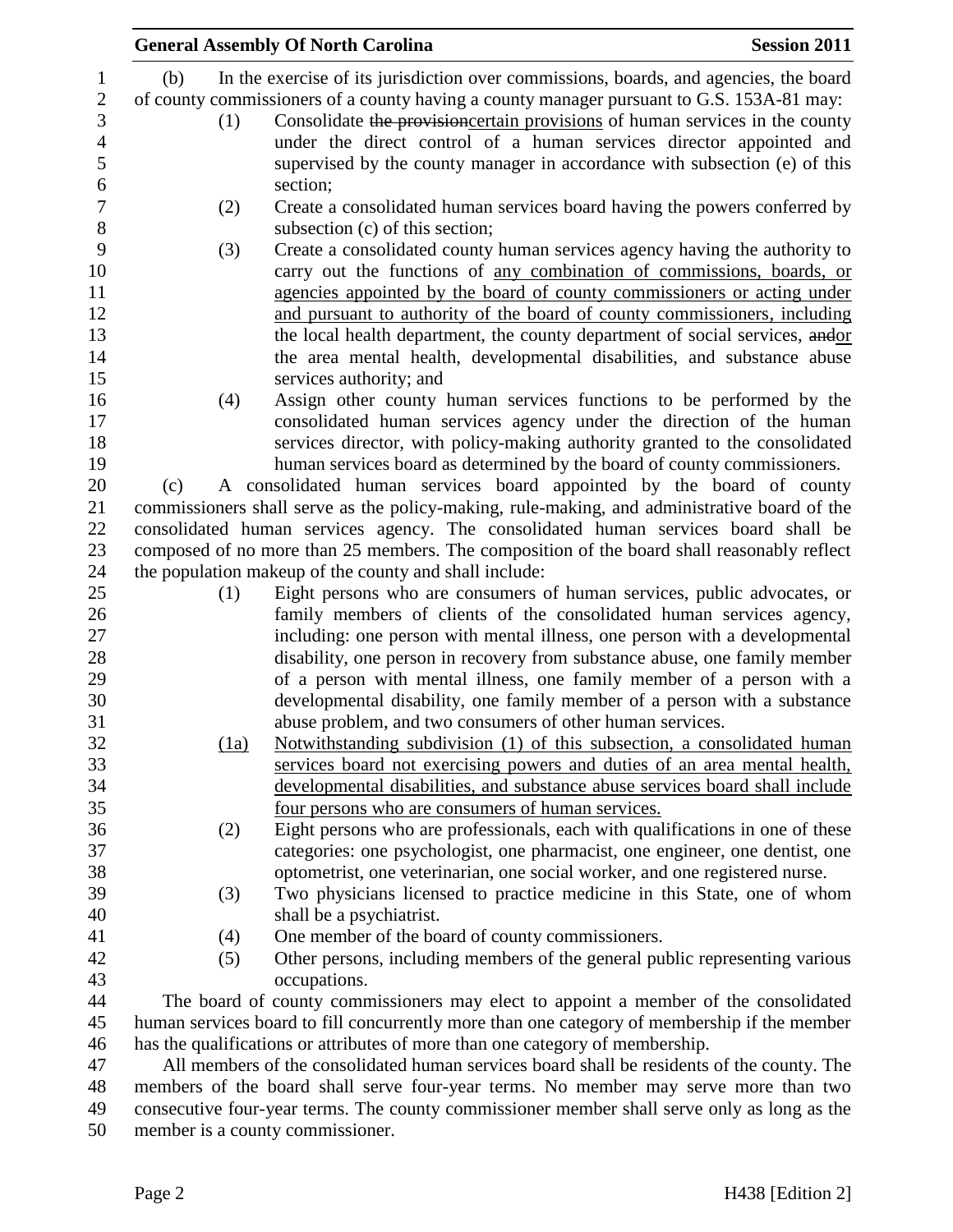## General Assembly Of North Carolina **Session 2011**

 The initial board shall be appointed by the board of county commissioners upon the recommendation of a nominating committee comprised of members of the preconsolidation board of health, social services board, and area mental health, developmental disabilities, and substance abuse services board. In order to establish a uniform staggered term structure for the board, a member may be appointed for less than a four-year term. After the subsequent establishment of the board, its board shall be appointed by the board of county commissioners from nominees presented by the human services board. Vacancies shall be filled for any unexpired portion of a term.

 A chairperson shall be elected annually by the members of the consolidated human services board. A majority of the members shall constitute a quorum. A member may be removed from office by the county board of commissioners for (i) commission of a felony or other crime involving moral turpitude; (ii) violation of a State law governing conflict of interest; (iii) violation of a written policy adopted by the county board of commissioners; (iv) habitual failure to attend meetings; (v) conduct that tends to bring the office into disrepute; or (vi) failure to maintain qualifications for appointment required under this subsection. A board member may be removed only after the member has been given written notice of the basis for removal and has had the opportunity to respond.

 A member may receive a per diem in an amount established by the county board of commissioners. Reimbursement for subsistence and travel shall be in accordance with a policy set by the county board of commissioners. The board shall meet at least quarterly. The chairperson or three of the members may call a special meeting.

22 (d) The consolidated human services board shall have authority to:

- (1) Set fees for departmental services based upon recommendations of the human services director. Fees set under this subdivision are subject to the same restrictions on amount and scope that would apply if the fees were set by a county board of health, a county board of social services, or a mental health, developmental disabilities, and substance abuse area authority.
- (2) Assure compliance with laws related to State and federal programs.
- (3) Recommend creation of local human services programs.
- (4) Adopt local health regulations and participate in enforcement appeals of local regulations.
- (5) Perform regulatory health functions required by State law.
- (6) Act as coordinator or agent of the State to the extent required by State or federal law.
- (7) Plan and recommend a consolidated human services budget.
- (8) Conduct audits and reviews of human services programs, including quality assurance activities, as required by State and federal law or as may otherwise be necessary periodically.
- (9) Advise local officials through the county manager.
- (10) Perform public relations and advocacy functions.
- (11) Protect the public health to the extent required by law.
- (12) Perform comprehensive mental health services planning.planning if the county is exercising the powers and duties of an area mental health, developmental disabilities, and substance abuse services board under the consolidated human services board.
- (13) Develop dispute resolution procedures for human services contractors and clients and public advocates, subject to applicable State and federal dispute resolution procedures for human services programs, when applicable.

 Except as otherwise provided, the consolidated human services board shall have the powers and duties conferred by law upon a board of health, a social services board, and an area mental health, developmental disabilities, and substance abuse services board.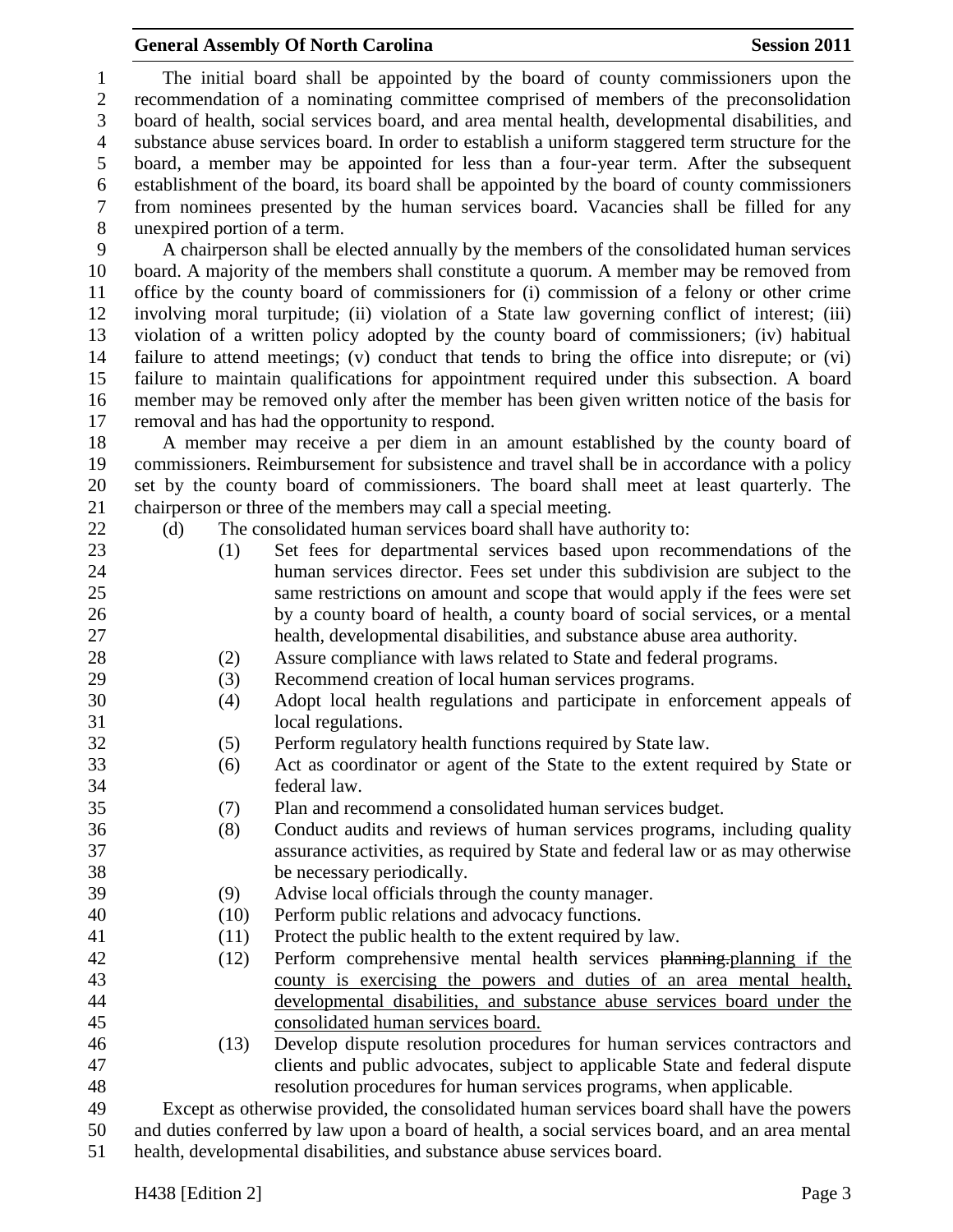|                |                                                                                                 | <b>General Assembly Of North Carolina</b>                                                         | <b>Session 2011</b> |  |  |  |  |
|----------------|-------------------------------------------------------------------------------------------------|---------------------------------------------------------------------------------------------------|---------------------|--|--|--|--|
| $\mathbf{1}$   |                                                                                                 | Local employees who serve as staff of a consolidated county human services agency are             |                     |  |  |  |  |
| $\overline{2}$ | subject to county personnel policies and ordinances only and are not subject to the provisions  |                                                                                                   |                     |  |  |  |  |
| 3              | of the State Personnel Aet. Act, unless the county board of commissioners elects to subject the |                                                                                                   |                     |  |  |  |  |
| $\overline{4}$ | local employees to the provisions of that Act. All consolidated county human services agencies  |                                                                                                   |                     |  |  |  |  |
| 5              |                                                                                                 | shall comply with all applicable federal laws, rules, and regulations requiring the establishment |                     |  |  |  |  |
| 6              | of merit personnel systems.                                                                     |                                                                                                   |                     |  |  |  |  |
| $\tau$         | (e)                                                                                             | The human services director of a consolidated county human services agency shall                  |                     |  |  |  |  |
| $8\phantom{1}$ |                                                                                                 | be appointed and dismissed by the county manager with the advice and consent of the               |                     |  |  |  |  |
| 9              |                                                                                                 | consolidated human services board. The human services director shall report directly to the       |                     |  |  |  |  |
| 10             |                                                                                                 | county manager. The human services director shall:                                                |                     |  |  |  |  |
| 11             | (1)                                                                                             | Appoint staff of the consolidated human services agency with the county                           |                     |  |  |  |  |
| 12             |                                                                                                 | manager's approval.                                                                               |                     |  |  |  |  |
| 13             | (2)                                                                                             | Administer State human services programs.                                                         |                     |  |  |  |  |
| 14             | (3)                                                                                             | Administer human services programs of the local board of county                                   |                     |  |  |  |  |
| 15             |                                                                                                 | commissioners.                                                                                    |                     |  |  |  |  |
| 16             | (4)                                                                                             | Act as secretary and staff to the consolidated human services board under the                     |                     |  |  |  |  |
| 17             |                                                                                                 | direction of the county manager.                                                                  |                     |  |  |  |  |
| 18             | (5)                                                                                             | Plan the budget of the consolidated human services agency.                                        |                     |  |  |  |  |
| 19             | (6)                                                                                             | Advise the board of county commissioners through the county manager.                              |                     |  |  |  |  |
| 20             | (7)                                                                                             | Perform regulatory functions of investigation and enforcement of State and                        |                     |  |  |  |  |
| 21             |                                                                                                 | local health regulations, as required by State law.                                               |                     |  |  |  |  |
| 22             | (8)                                                                                             | Act as an agent of and liaison to the State, to the extent required by law.                       |                     |  |  |  |  |
| 23             |                                                                                                 | Except as otherwise provided by law, the human services director or the director's designee       |                     |  |  |  |  |
| 24             |                                                                                                 | shall have the same powers and duties as a social services director, a local health director,     |                     |  |  |  |  |
| 25             |                                                                                                 | andor a director of an area mental health, developmental disabilities, and substance abuse        |                     |  |  |  |  |
| 26             | services authority.                                                                             |                                                                                                   |                     |  |  |  |  |
| 27             | $\bigoplus$                                                                                     | This section applies to counties with a population in excess of 425,000."                         |                     |  |  |  |  |
| 28             |                                                                                                 | <b>SECTION 2.</b> G.S. 153A-76 reads as rewritten:                                                |                     |  |  |  |  |
| 29             |                                                                                                 | "§ 153A-76. Board of commissioners to organize county government.                                 |                     |  |  |  |  |
| 30             |                                                                                                 | The board of commissioners may create, change, abolish, and consolidate offices, positions,       |                     |  |  |  |  |
| 31             |                                                                                                 | departments, boards, commissions, and agencies of the county government, may impose ex            |                     |  |  |  |  |
| 32             |                                                                                                 | officio the duties of more than one office on a single officer, may change the composition and    |                     |  |  |  |  |
| 33             |                                                                                                 | manner of selection of boards, commissions, and agencies, and may generally organize and          |                     |  |  |  |  |
| 34             |                                                                                                 | reorganize the county government in order to promote orderly and efficient administration of      |                     |  |  |  |  |
| 35             |                                                                                                 | county affairs, subject to the following limitations:                                             |                     |  |  |  |  |
| 36             | (1)                                                                                             | The board may not abolish an office, position, department, board,                                 |                     |  |  |  |  |
| 37             |                                                                                                 | commission, or agency established or required by law.                                             |                     |  |  |  |  |
| 38             | (2)                                                                                             | The board may not combine offices or confer certain duties on the same                            |                     |  |  |  |  |
| 39             |                                                                                                 | officer when this action is specifically forbidden by law.                                        |                     |  |  |  |  |
| 40             | (3)                                                                                             | The board may not discontinue or assign elsewhere a function or duty                              |                     |  |  |  |  |
| 41             |                                                                                                 | assigned by law to a particular office, position, department, board,                              |                     |  |  |  |  |
| 42             |                                                                                                 | commission, or agency.                                                                            |                     |  |  |  |  |
| 43             | (4)                                                                                             | The board may not change the composition or manner of selection of a local                        |                     |  |  |  |  |
| 44             |                                                                                                 | board of education, the board of health, the board of social services, the                        |                     |  |  |  |  |
| 45             |                                                                                                 | board of elections, or the board of alcoholic beverage control.                                   |                     |  |  |  |  |
| 46             | <u>(5)</u>                                                                                      | The board may not abolish nor consolidate into a human services agency a                          |                     |  |  |  |  |
| 47             |                                                                                                 | hospital authority assigned to provide public health services pursuant to                         |                     |  |  |  |  |
| 48             |                                                                                                 | Section 12 of S. L. 1997-502.                                                                     |                     |  |  |  |  |
| 49             | (6)                                                                                             | board may not consolidate an area mental health, developmental                                    |                     |  |  |  |  |
| 50             |                                                                                                 | disabilities, and substance abuse services board into a consolidated human                        |                     |  |  |  |  |
| 51             |                                                                                                 | services board. The board may not abolish an area mental health,                                  |                     |  |  |  |  |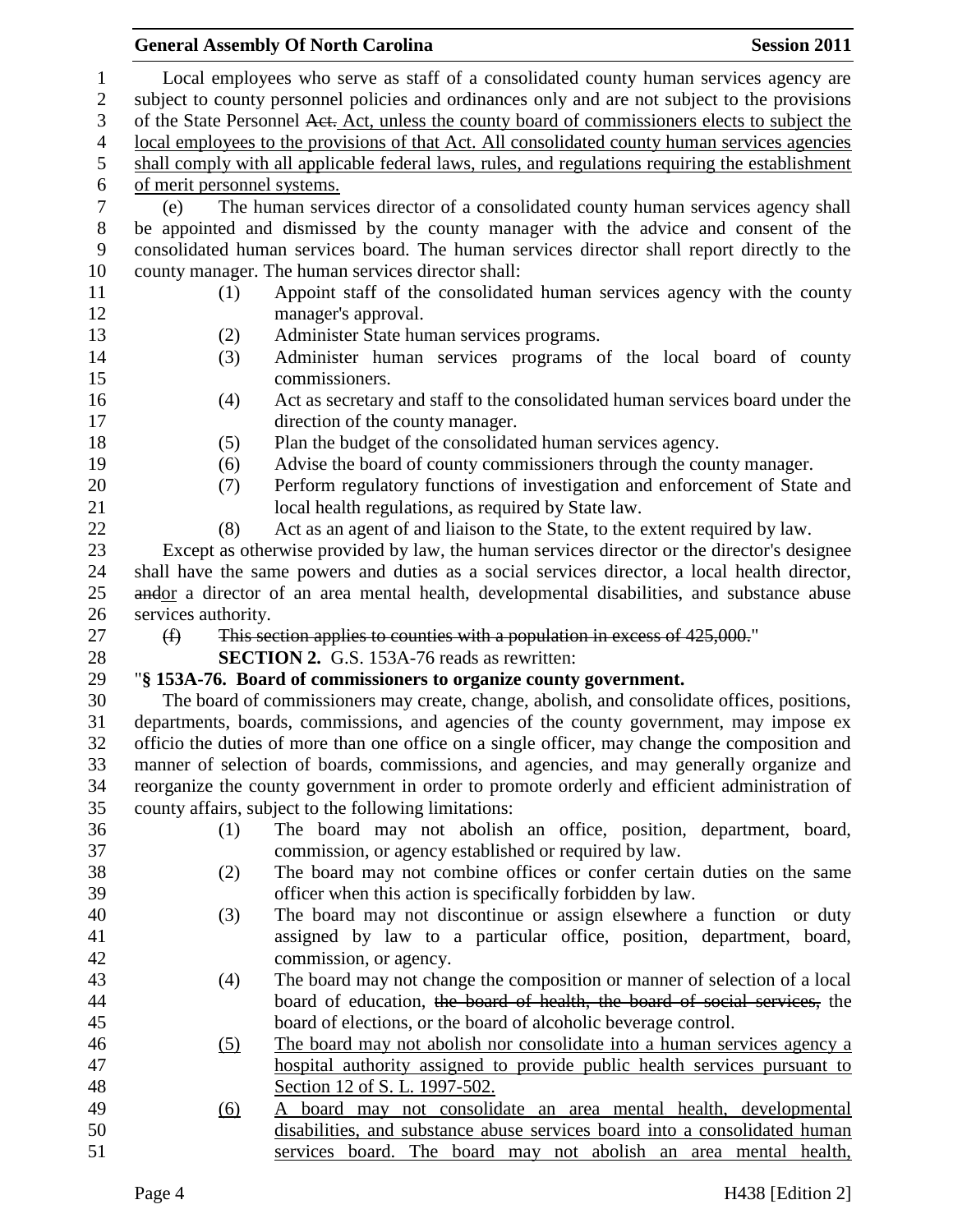| <b>General Assembly Of North Carolina</b> | <b>Session 2011</b>                                                                         |                                                                                                   |                 |  |
|-------------------------------------------|---------------------------------------------------------------------------------------------|---------------------------------------------------------------------------------------------------|-----------------|--|
|                                           |                                                                                             | developmental disabilities, and substance abuse services board, except as                         |                 |  |
|                                           |                                                                                             | provided in Chapter 122C of the General Statutes. This subdivision shall not                      |                 |  |
|                                           |                                                                                             | apply to any board that has exercised the powers and duties of an area                            |                 |  |
|                                           |                                                                                             | mental health, developmental disabilities, and substance abuse services                           |                 |  |
|                                           |                                                                                             | board as of January 1, 2012.                                                                      |                 |  |
|                                           | (7)                                                                                         | The board may not abolish, assume control over, or consolidate into a human                       |                 |  |
|                                           |                                                                                             | services agency a public hospital as defined in G.S. $159-39(a)$ pursuant to                      |                 |  |
|                                           |                                                                                             | G.S. 153A-77."                                                                                    |                 |  |
|                                           |                                                                                             | <b>SECTION 3.</b> Article 2 of Chapter 130A of the General Statutes is amended by                 |                 |  |
|                                           |                                                                                             | adding the following new sections to read:                                                        |                 |  |
|                                           |                                                                                             | § 130A-34.3. Incentive program for public health improvement.                                     |                 |  |
| (a)                                       |                                                                                             | In order to promote efficiency and effectiveness of the public health delivery                    |                 |  |
|                                           |                                                                                             | system, the Department shall establish a Public Health Improvement Incentive Program. The         |                 |  |
|                                           |                                                                                             | Program shall provide monetary incentives for the creation and expansion of multicounty local     |                 |  |
|                                           |                                                                                             | health departments serving a population of not less than 75,000.                                  |                 |  |
| (b)                                       |                                                                                             | The Commission shall adopt rules to implement the Public Health Improvement                       |                 |  |
| <b>Incentive Program.</b>                 |                                                                                             |                                                                                                   |                 |  |
|                                           |                                                                                             | "§ 130A-34.4. Strengthening local public health infrastructure.                                   |                 |  |
| (a)                                       |                                                                                             | By July 1, 2014, in order for a local health department to be eligible to receive State           |                 |  |
|                                           |                                                                                             | and federal public health funding from the Division of Public Health, the following criteria      |                 |  |
| shall be met:                             |                                                                                             |                                                                                                   |                 |  |
|                                           | (1)                                                                                         | A local health department shall obtain and maintain accreditation pursuant to                     |                 |  |
|                                           |                                                                                             | G.S. 130A-34.1.                                                                                   |                 |  |
|                                           | (2)                                                                                         | The county or counties comprising the local health department shall                               |                 |  |
|                                           |                                                                                             | maintain operating appropriations to local health departments from local ad                       |                 |  |
|                                           |                                                                                             | valorem tax receipts at levels equal to amounts appropriated in State fiscal                      |                 |  |
|                                           |                                                                                             | year 2010-2011.                                                                                   |                 |  |
| (b)                                       |                                                                                             | The criteria established in subsection (a) of this section shall be in addition to any            |                 |  |
|                                           |                                                                                             | other funding criteria established by State or federal law."                                      |                 |  |
|                                           |                                                                                             | <b>SECTION 4.</b> G.S. 130A-1.1(b) reads as rewritten:                                            |                 |  |
| " $(b)$                                   |                                                                                             | A local health department shall ensure that the following 10 essential public health              |                 |  |
|                                           |                                                                                             | services are available and accessible to the population in each county served by the local health |                 |  |
| department:                               |                                                                                             |                                                                                                   |                 |  |
|                                           | (1)                                                                                         | Monitoring health status to identify community health problems.                                   |                 |  |
|                                           | (2)                                                                                         | Diagnosing and investigating health hazards in the community.                                     |                 |  |
|                                           | (3)                                                                                         | Informing, educating, and empowering people about health issues.                                  |                 |  |
|                                           | (4)                                                                                         | Mobilizing community partnerships to identify and solve health problems.                          |                 |  |
|                                           | (5)                                                                                         | Developing policies and plans that support individual and community health                        |                 |  |
|                                           |                                                                                             | efforts.                                                                                          |                 |  |
|                                           |                                                                                             | Enforcing laws and regulations that protect health and ensure safety.                             |                 |  |
|                                           | <u>(6)</u><br>(7)                                                                           | Linking people to needed personal health care services and assuring the                           |                 |  |
|                                           |                                                                                             | provision of health care when otherwise unavailable.                                              |                 |  |
|                                           |                                                                                             |                                                                                                   |                 |  |
|                                           | (8)                                                                                         | Assuring a competent public health workforce and personal health care<br>workforce.               |                 |  |
|                                           |                                                                                             |                                                                                                   |                 |  |
|                                           | (9)                                                                                         | Evaluating effectiveness, accessibility, and quality of                                           | personal<br>and |  |
|                                           |                                                                                             | population-based health services.                                                                 |                 |  |
|                                           | (10)                                                                                        | Conducting research.                                                                              |                 |  |
|                                           |                                                                                             | As used in this section, the term "essential public health services" means those services that    |                 |  |
|                                           |                                                                                             | the State shall ensure because they are essential to promoting and contributing to the highest    |                 |  |
|                                           | level of health possible for the citizens of North Carolina. The Departments of Environment |                                                                                                   |                 |  |
|                                           | and Natural Resources and Health and Human Services shall attempt to ensure within the      |                                                                                                   |                 |  |